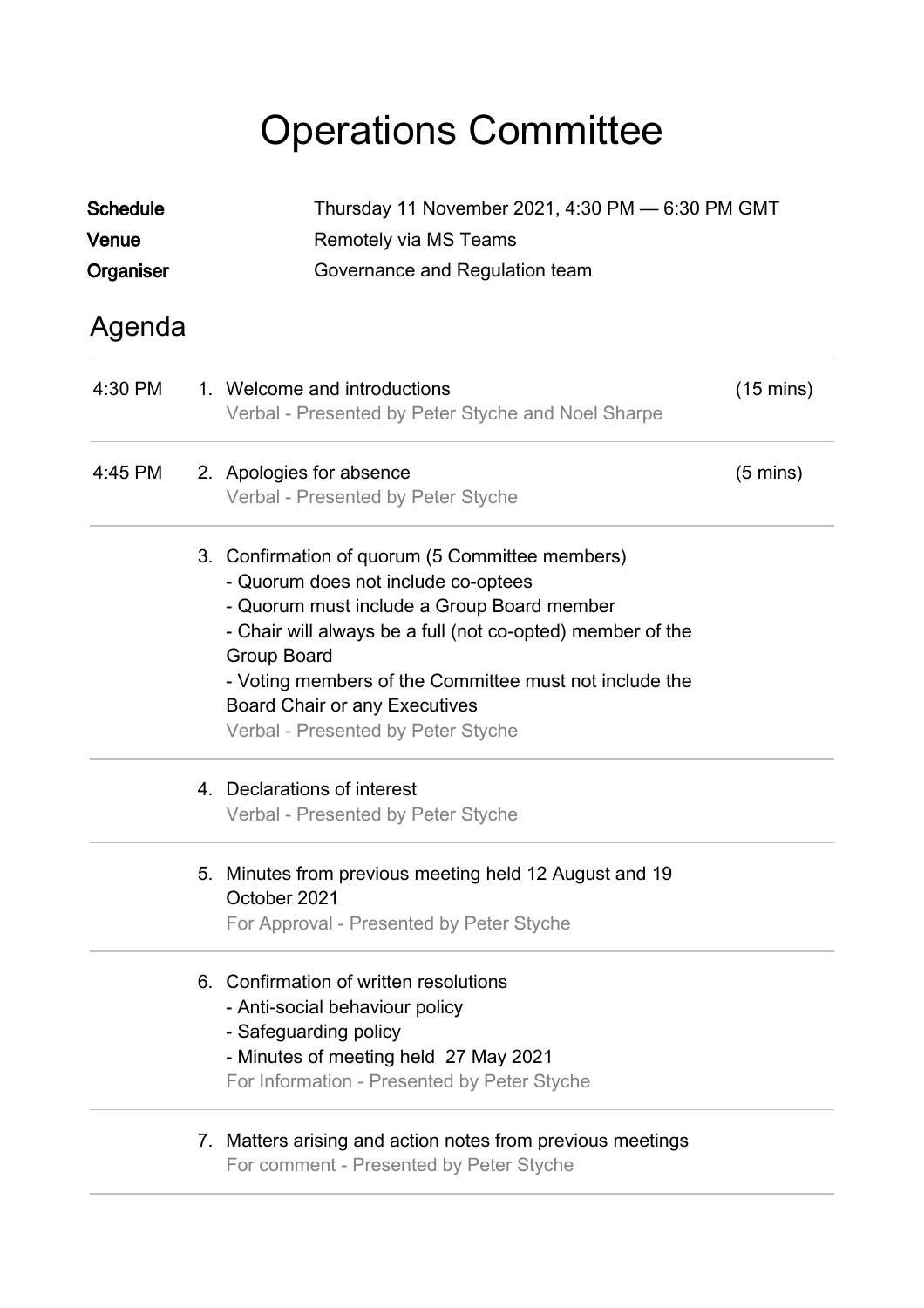| 4:50 PM | 8. Group Deputy CEO's update/Chair's update from Group<br><b>Board</b><br>Verbal - Presented by Noel Sharpe and Peter Styche                             | $(10 \text{ mins})$ |
|---------|----------------------------------------------------------------------------------------------------------------------------------------------------------|---------------------|
| 5:00 PM | 9. Customer Health & Safety update<br>- Introduction to the new Building Safety Manager, Amy<br>Wunderley<br>Verbal - Presented by Noel Sharpe           | $(10 \text{ mins})$ |
|         | 10. Board Co-optee and Operations Committee Members<br>coming to end of 1st term of office<br>For Approval - Presented by Tina Cunliffe                  |                     |
| 5:10 PM | 11. Group health, safety & wellbeing policy statement AND<br>policy (employees, customers and visitors)<br>Presented by John Radcliffe<br>For comment    | $(10 \text{ mins})$ |
| 5:20 PM | 12. Annual safeguarding report 2020/21<br><b>Presented by Tracey Pearson</b><br>For Information                                                          | $(10 \text{ mins})$ |
| 5:30 PM | 13. Group compensation and redress policy<br>Presented by Warren Brierley<br>For Approval                                                                | $(10 \text{ mins})$ |
| 5:40 PM | 14. Quarter 2 2021/22 Operations Committee performance<br>report<br>For comment - Presented by Caroline Fraser and Vicki Powell                          | $(30 \text{ mins})$ |
| 6:10 PM | 15. Update on Scrutiny<br>- to include an update on the resident voices panel and<br>branding<br>Verbal - Presented by Tracey Bailey and Caroline Fraser | $(5 \text{ mins})$  |
| 6:15 PM | 16. Forward planning timetable<br>For comment - Presented by Governance and Regulation team                                                              | $(5 \text{ mins})$  |
|         | 17. Any other business<br>Verbal - Presented by Peter Styche                                                                                             |                     |